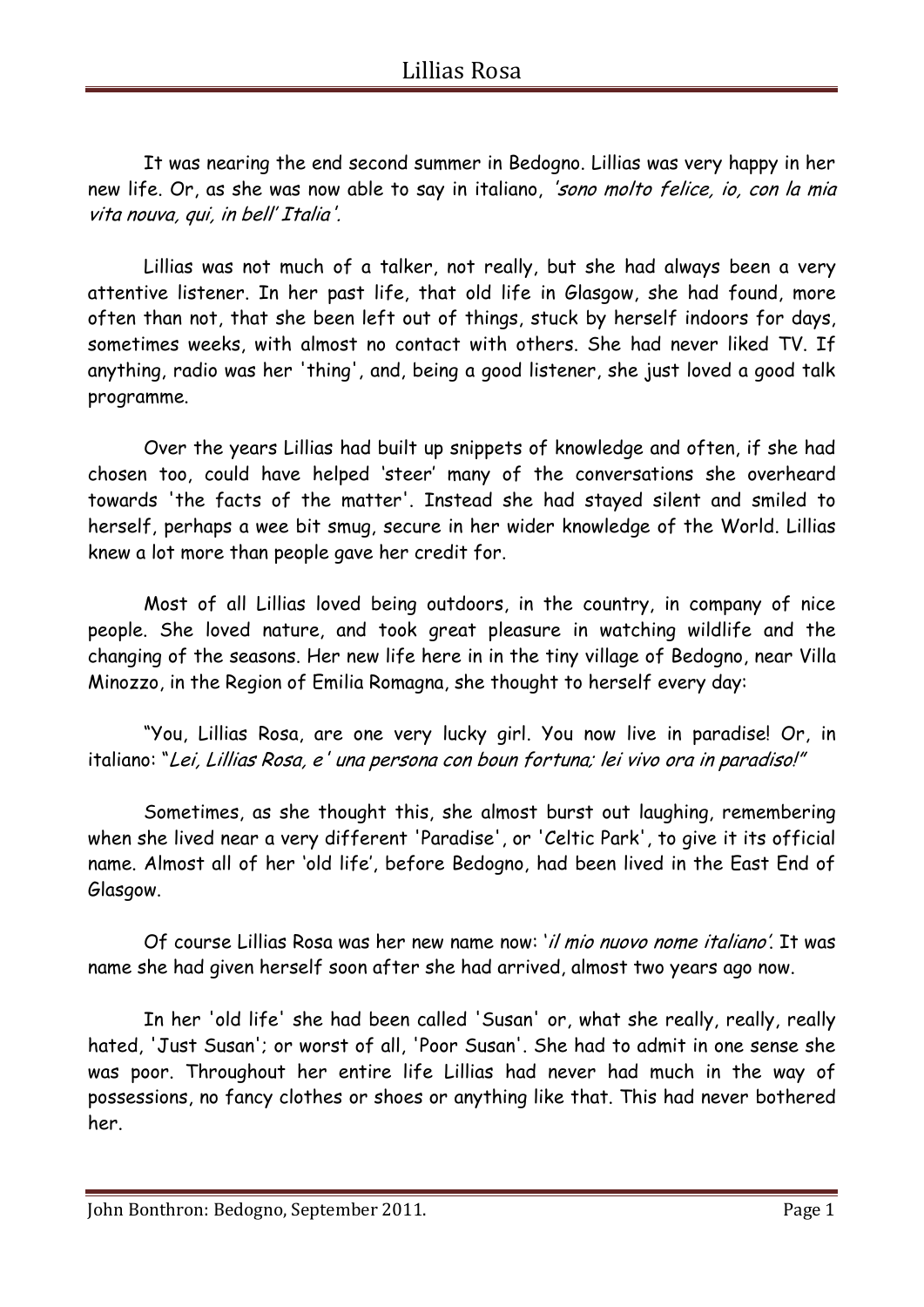## Lillias Rosa

She had often heard some people say, in the passing: "Look at that poor, poor, lassie, somebody should tell the Social, it's just no' right! That lassie'll catch her death o' cauld. Whit's her name again? Oh aye, Susan somethin'. That's right, aw' poor Susan. Poor lassie. Poor wee lassie."

That was another thing that had really annoyed her! She had never, ever, been a 'wee lassie!' She was a fine big girl, well a woman now, with a fulsome figure, one that she was very proud of - thank you very much!

Back in Glasgow, seeing them shuffling along, often wrapped up as if they were Eskimos in Alaska, she had just laughed to herself. Lillias had never once in her entire life felt the cold. Never! One time in Glasgow, years ago, it had been at -21 C for days on end but she had been oblivious.

She had even spent a few nights one time standing outside in deep snow, naked, just to show off her body. Yes, that was some Hogmanay Party that one! She had been with Pheona, at the Youth Hostel at Glen Sheil. There had been a big gang of them. Absolutely Fantastic! Or, in italiano: 'assolutamente fantastico!'

When Pheona had decided to make the big move to live here in Bedogno she had asked her: "Would she like to come too, and be their 'life model' for her new venture, 'Art Holidays in Italy'?" In reply she had blinked, holding back the tears, no need to say anything, she was just so, so happy! And that was that! Decided! And now here she was, in paradiso! In fact she would have given her right arm for the job. Pheona and David had always been so kind to her, so open-hearted and generous. They were her whole life, really; she would have been lost without them. She would never have made it here to '*paradiso*' without them.

They had given an upper apartment in an older, separate part of the big Villa. It was quite basic really but her needs had always been simple and she had no complaints. On the contrary, she was very pleased with her new accommodation. She loved standing at her big picture window looking out along the valley to the Apennines.

And best of all, Lillias now had cats of her very own. They had been quite wild at first but, by standing very still, which she had always been good at, they had soon overcome their fear of her. She loved it when they came close and rubbed against her ankles. The older cats that had been kittens when she first arrived were now parents themselves and their kittens, especially the smallest two, were very tame and spent hours playing around her feet.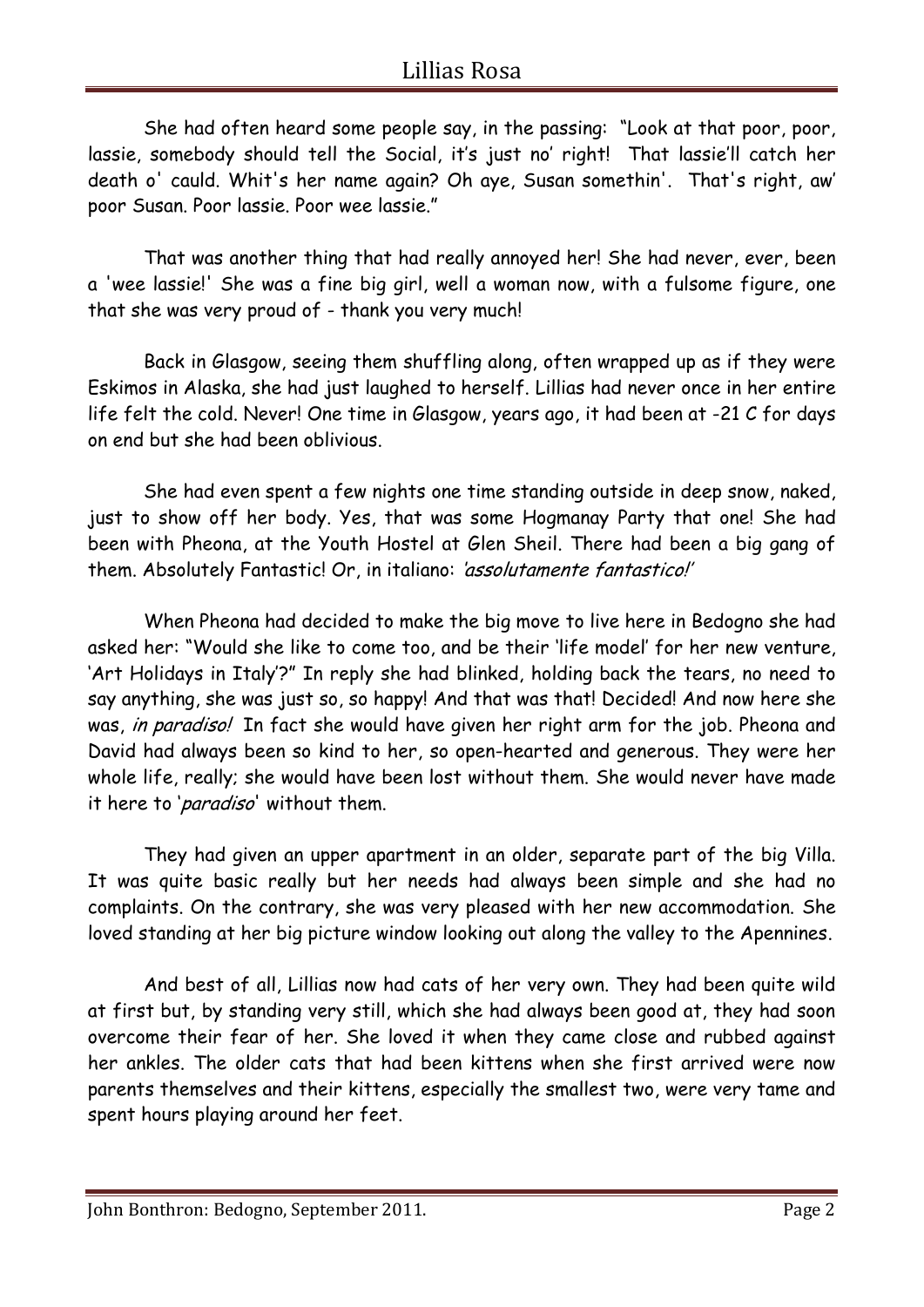## Lillias Rosa

One, which was almost completely white, she had called Bianca. The other one, a gingery marmalade cat, she called Tootsie, because it was always grabbing at her toes with its sharp little claws, which Lillias didn't mind a bit! It was quite tickly really.

And then there was Matilda! Everyone knew Matilda.

Although she was still completely wild, Matilda was very smart. And, although no one else seemed to realise this, Matilda was a hypnotist! She had completely captivated Pheona and David, putting her spell on them, and could make them do her bidding. Lillias had watched her do it, amazed at the power that one little feline can wield.

That first winter, she had arrived here with Pheona and David in November it had been very cold and snowy, with deep snow, much deeper than she had ever seen back in Glasgow. But every day there had been sunny, blue, cloudless skies and hardly even the whisper of a breeze. She had stood gazing out from her big picture window, for hour after hour, at the fields, the trees and the beautiful snow-capped mountains.

Best of all was watching for the wildlife, which she did day and night. There were deer, rabbits and hares, and various birds. One time she had seen a wild boar sow with her piglets. It was remarkable what you can see if you just stood still and silent. Sometimes she had been so happy that she had almost wept. This made her feel, a mature woman like herself giving way to her emotions.

Lillias had made a special friend in their nearest neighbour, a mature man called Arthur, or in italiano, 'il mio vicino, Arturo'.

Unlike Lillias, Arturo was a big talker, but in a nice way, spending many hours standing looking up, admiring her figure and talking to her. Sometimes he brought other neighbours with him, the ones who had not realised that she was there. It was nice to be the centre of attention, and Lillias enjoyed listening to their conversation. That was how she had picked up most of her Italian.

She had learned that Arturo was retired, so he must be a bit older that her. But he was still vigorous, a busy guy, always on the go, always helping people. And he was helping his son Marco to build a house. She could see that Arturo must be rich: he had an enormous shed full of tractors and equipment, mostly new. Arturo had every kind of tool anyone might need, and he was happy to lend them to friends and neighbours.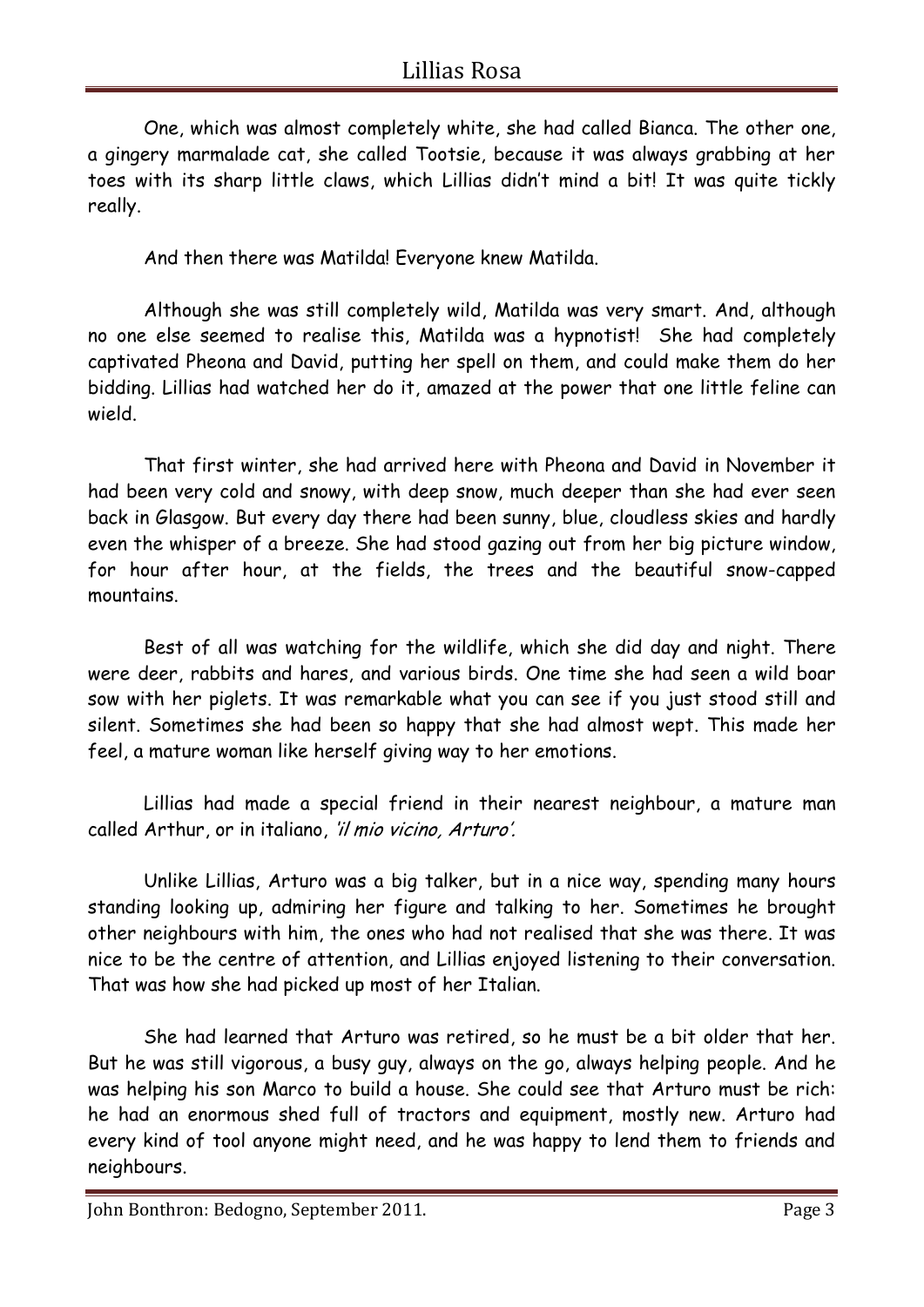Yes, Lillias had to admit, she **really** liked Arturo, and she knew he fancied her too. It was such a pity that he was already married. But that's how it goes; all the best ones have already been 'nabbed'. But, to be fair, his wife Bianca and her little dog Rocky were very nice. Bianca always called up "Salve!" when she passed taking Rocky for a widdle walk. And like Lillias, Bianca was quiet too, seldom saying much, nearly always staying at home, indoors, just like Lillias. Maybe that's why Arturo fancied her, Lillias thought, because she looked like a younger Bianca?

'Anyway', or in italiano, 'Allora', Lillias would just have to wait and hope that her own 'Mr Right' or 'Signore Guisto' would come along soon, and sweep her off her feet.

In the meantime this was such a great place to wait. The conversations that she overheard every day were absorbing. The folk that came to enjoy the 'Art and Sculpture Classes' with Pheona or to go 'Walking and Climbing' with Pheona and David were so nice, always waving and calling up "Hello" or "Buongiorno".

It was like having a large extended family visiting you. A lot of them were from Glasgow or other parts of Scotland, so she could keep up to date with all the news from back there, although, to be fair, nowadays she did not really think of 'back there' as being home, or miss a single thing about her old life.

Well, maybe just the odd sing-song. She had always loved a good old fashioned sing-song and some nights, often after David had cooked up one of his famous barbecues, he would get out his guitar and his big pile of song sheets and off they would all go singing their hearts out. The cats loved it too and always joined in, singing along to their 'own words', in Italian of course. What a laugh!

And she, Lillias Rosa, was a part of it all, just standing there in her big picture window, singing along with the rest of them, but quietly.

One night, a few weeks ago, after they had all gone to bed and it was quiet again, she had stood gazing up at the night sky, looking in wonder at the stars, at their brightness and their countless numbers. Then she saw showers of shooting stars, thousands and thousands of them. She had never seen anything like it before; they just kept coming, until she must have seen millions of them.

For some reason it had made her think of Perry Como and she had started to sing quietly, into to herself:

John Bonthron: Bedogno, September 2011. The same state of the Page 4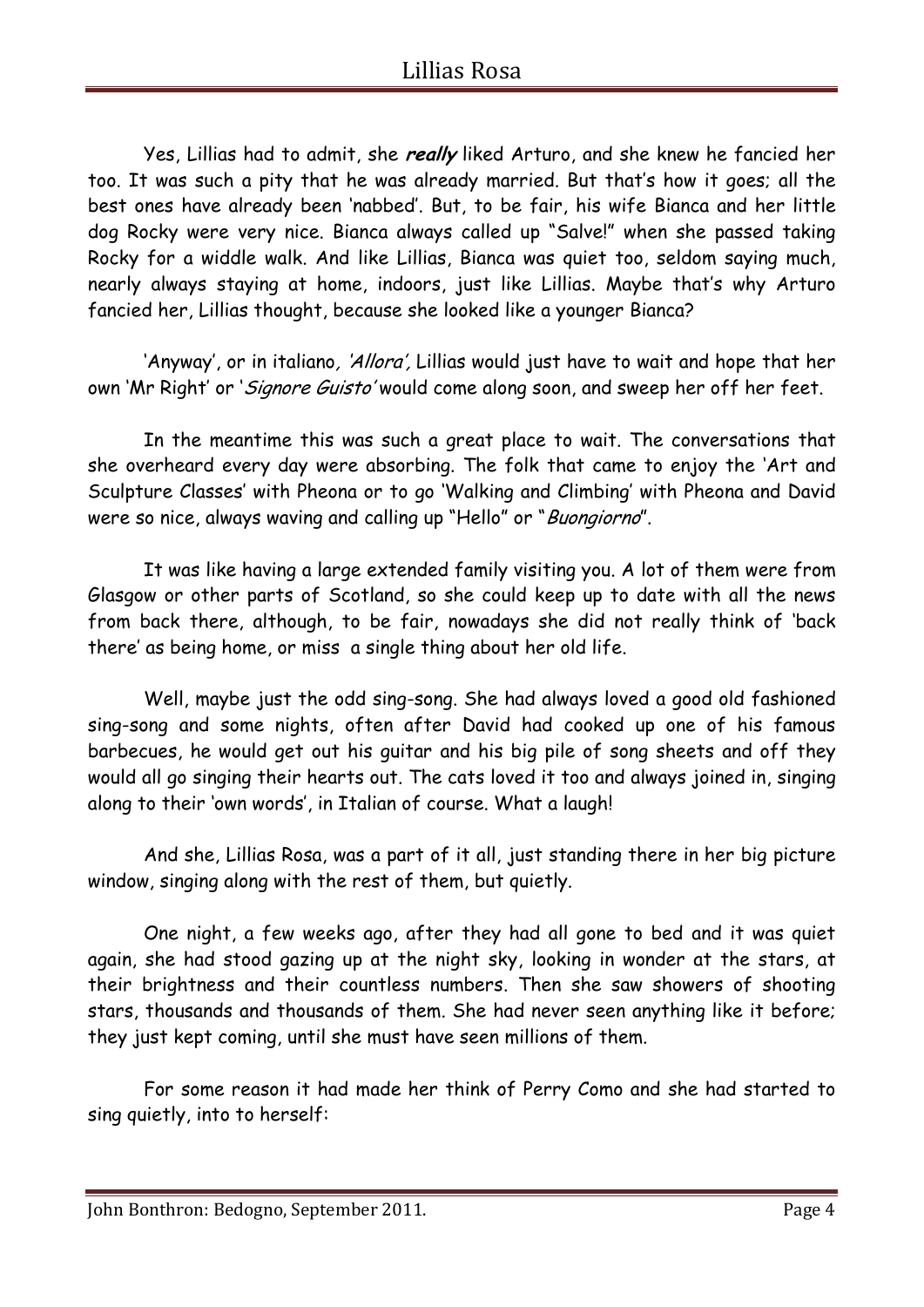'Catch a falling Star And put it in your pocket, Save it for a rainy day….'

Then, almost without thinking about it, she found herself singing out loud in italiano:

'Prenda una stella cadente, E metterla nella tasca, Conservarla per un giorno piovoso….'

She started giggling, just a little at first and then it became a huge belly laugh. She could not stop herself! Here she was in Bedogno, where it had not rained for over four months so she would hardly need to catch more than a few stars! But back there, in Glasgow, she would have needed to catch every one of all of those millions of stars to cover all those rainy West of Scotland days.

Yes, Lillias Rosa had to say it again: she was so, so happy in her new life! So happy that she could not stop herself and she suddenly shouted out loud, to a startled Bianca and Tootsie,

**'Questo luogo e' splendido! E siamo vivere qui! Mi piace moltissimo vivere in Bedogno!'**

Then she closed her eyes and imagined the last few hours over again. She had really loved the bit when they had all stood up during the barbecue sing-song and, turning towards her, had raised their glasses to sing:

'We'll drink a drink a drink to Lilly the Pink, the Pink the Pink………'

She had noticed that Arturo always turned up on barbecue nights, standing quietly in the dark, with little Rocky beside him, looking up at her and smiling.

Then Matilda had rubbed against her legs and Tootsie tickled her toes!

"PURRFETTO!!

John Bonthron: Bedogno, September 2011. The same state of the Page 5